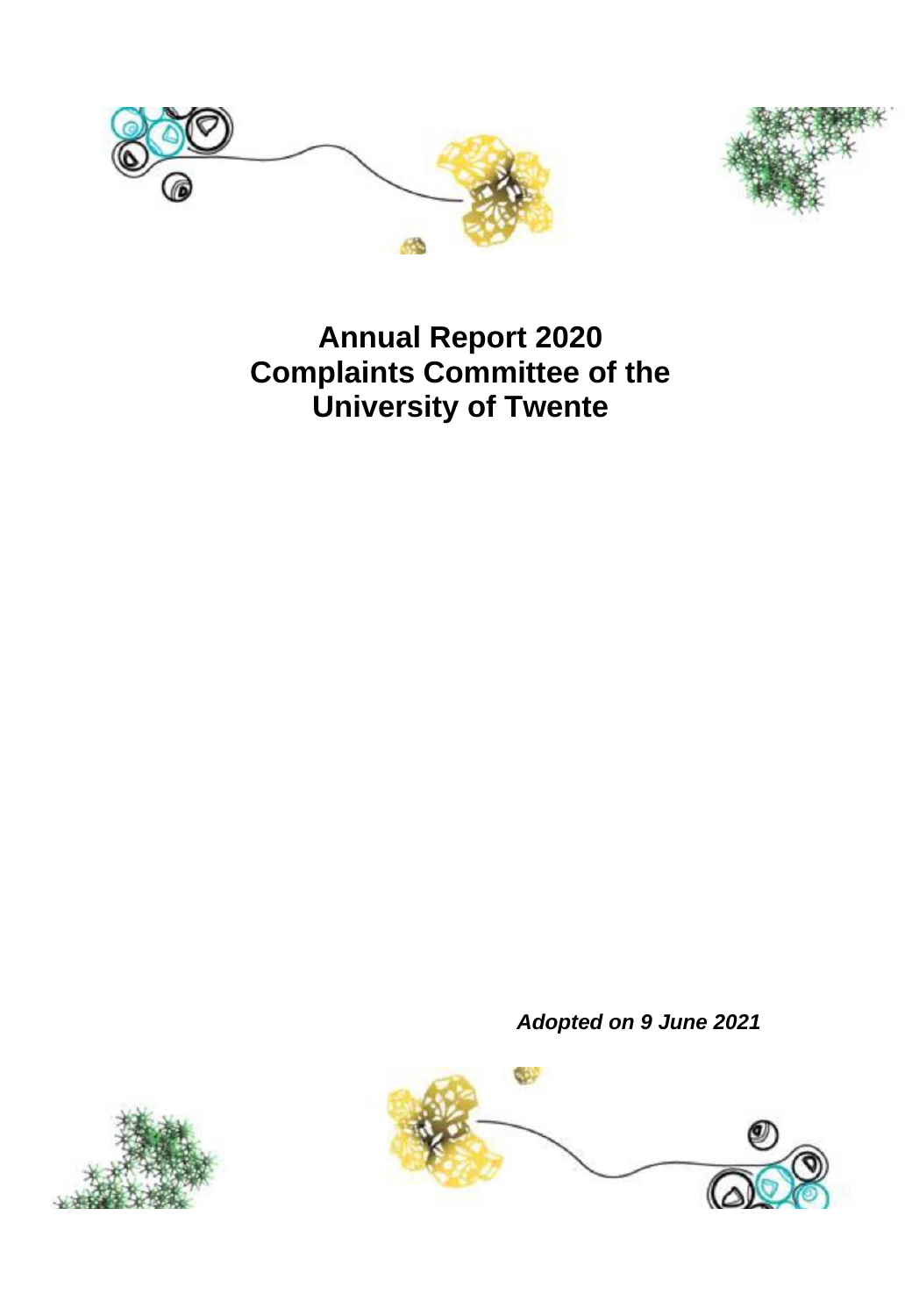## **Composition of the Complaints Committee of the University of Twente**

On 1 January 2020, the Complaints Committee of the University of Twente (hereinafter: the complaints committee) consisted of the following members:

- Ms Y.J. Bouwman-Bakker, external chairperson;
- Ms J. Wesseling-Lubberink, deputy external chairperson;
- Mr W.C.J. Beekman, member nominated by the Consultative Body on Personnel Matters of the University of Twente (OPUT);
- Mr L.J.M. Ketting, deputy member nominated by OPUT;
- Mr H.A. Akse, member nominated by the employer:
- Mr J.F.C. Verberne, deputy member nominated by the employer.

In 2020, a number of changes were made to the composition of the complaints committee.

When asked in the course of 2020, Mr Beekman indicated that he did not wish to be reappointed; his appointment expired on 29 June 2020. As a result of his departure, OPUT nominated a new member for the complaints committee. The Executive Board appointed Mr M.A.H. van Gessel for a period of four years, starting on 1 October 2020.

Ms Wesseling-Lubberink stepped down as deputy chairperson on 1 November 2020. In light of the small number of complaints, it was decided in consultation with the Executive Board not to appoint a new deputy chairperson to the complaints committee. To ensure that practical arrangements remain in line with the regulations, the complaints procedure has been amended on this point.

Should it be necessary to deputise for Ms Bouwman-Bakker, a member of the complaints committee may temporarily assume the role of chairperson.

Ms C.G.M. Jenniskens supported the complaints committee in the role of secretary in 2020. She stepped down on 15 November 2020 and since then her work for the complaints committee has been taken over by Ms V. Trifunovic.

## **Complaints procedure**

The complaints procedure of the University of Twente, which took effect on 1 June 2017, applies to the working practice of the complaints committee. From 31 December 2019, the complaints procedure was amended following the coming into effect of the Public Servants (Standardisation of Legal Status) Act on 1 January 2020. This amendment has no consequences for the working practice of the complaints committee. With effect from 25 January 2021, the complaints procedure was amended with respect to the provision regarding the deputy chairperson of the complaints committee. This amendment also has no consequences for the working practice of the complaints committee.

On 1 April 2011, the University of Twente instituted a clear and accessible system that enables current, prospective, former and external students to submit their complaints, appeals and formal objections. The University of Twente complaints desk is part of the Centre for Educational Support's Student Services department. Its duties include forwarding complaints, appeals and formal objections to the correct, competent authority. In 2020, the contact and communication between the complaints desk and the complaints committee was smooth and effective.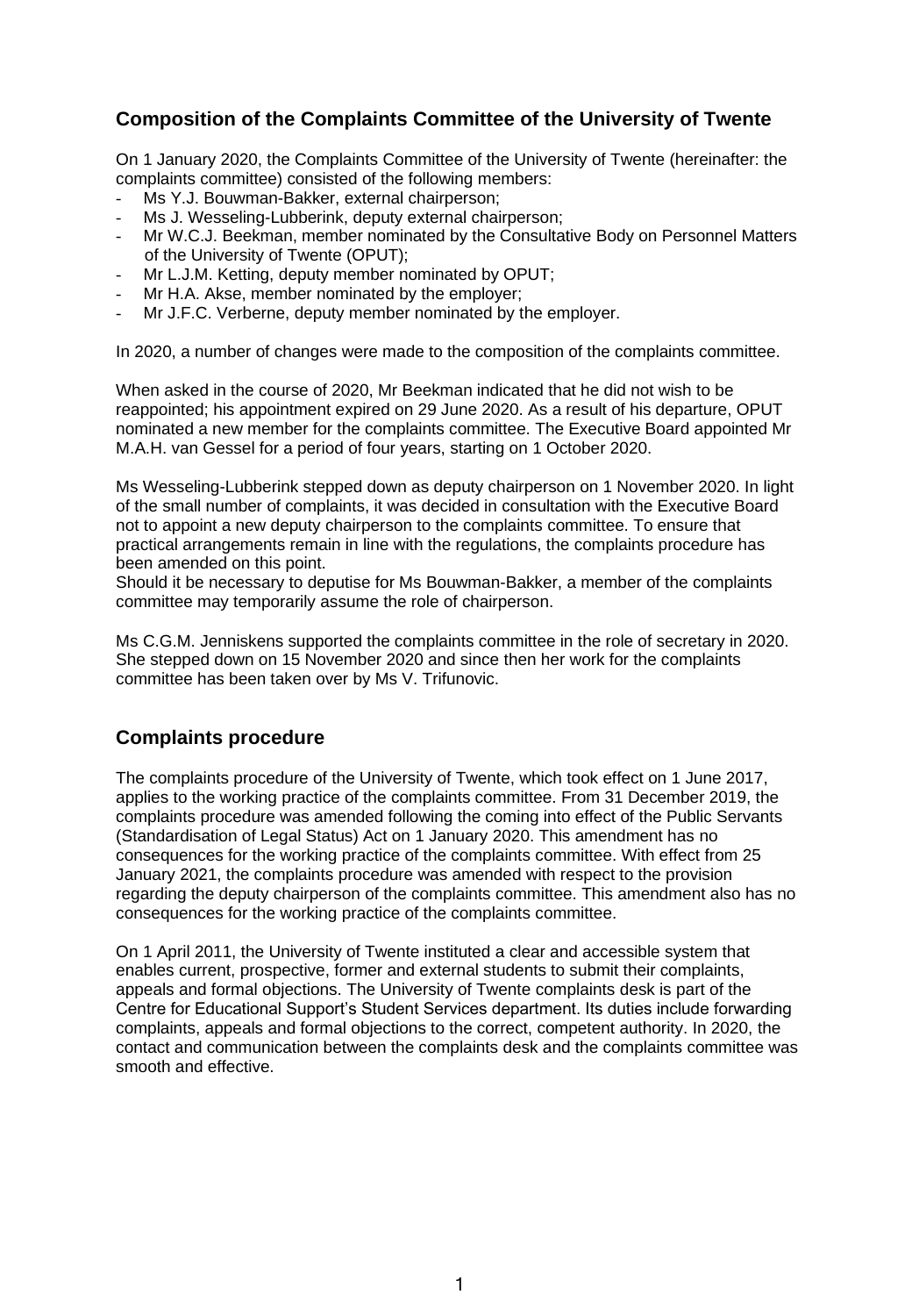## **Complaints handling in 2020**

On 1 January 2020, three complaints dating back to 2019 were still being processed.

#### **New complaints started in 2020**

In 2020, five complaints were submitted to the complaints committee for handling and recommendations. Three complaints were filed by a student or former student, one by an external person and one by an employee.

Complaint 2020-01 was filed by a student and related to a lecturer's working practices. The lecturer did not respond to the student's emails requesting approval for a modified portfolio of subjects.

Complaint 2020-02 was filed by a former student and concerned both a lecturer's supervision of her master's thesis and her request for a second opinion on the assessment of her master's thesis. The complaints committee accepted the first part of the complaint for handling. The second part of the complaint was accepted for handling by the examination board concerned.

Complaint 2020-03 was filed by an external person and concerned the posting of an article on U-Today, the University of Twente's independent news website. The complainant argues that U-Today should not have posted the article in question on the website.

Complaint 2020-04 was filed by a member of staff and concerned the conduct of a professor. The complainant argues that the professor's conduct in a number of situations merited an official complaint. This conduct includes discrimination, intimidation, bullying, belittling, and applying psychological pressure. The complainant argues that in showing such behaviour, the professor has violated the University of Twente's Code of Conduct.

Complaint 2020-05 was filed by a former student and related to the way they were treated by an education coordinator/student adviser and the programme director. The complainant states that for three years she has not received a proper answer to her question of whether she was entitled to a grade II secondary school teaching qualification through the educational module. This complaint will be handled in 2021.

The number of new complaints filed in 2020 is comparable to previous years.

#### **Issue of recommendations 2020 and complaints handling by the Executive Board**

#### Complaints from 2019

On 1 January 2020, three complaints from 2019 had not yet been completed or brought to an end. One of these was subsequently withdrawn by the complainant. In 2020, the complaints committee issued a recommendation in respect of two complaints.

Complaint 2019-02, which concerned the treatment of a former student during his master's degree at the University of Twente, was handled in 2020. As the complainant had formulated the complaint in rather general terms, the complaints committee decided to divide it into three sub-complaints, each concerning the conduct of a specific employee of the educational programme concerned. The complaints committee recommended that all three subcomplaints should be declared unfounded. The Executive Board's decision on this complaint was in line with the committee's recommendation.

Complaint 2019-03, also filed by a former student, concerned a lecturer's supervision of the complainant during their final project and was also handled in 2020. The complaint was filed at least 2.5 years after the alleged conduct and no evidently excusable reasons were found for exceeding the complaints deadline. The complaints committee therefore recommended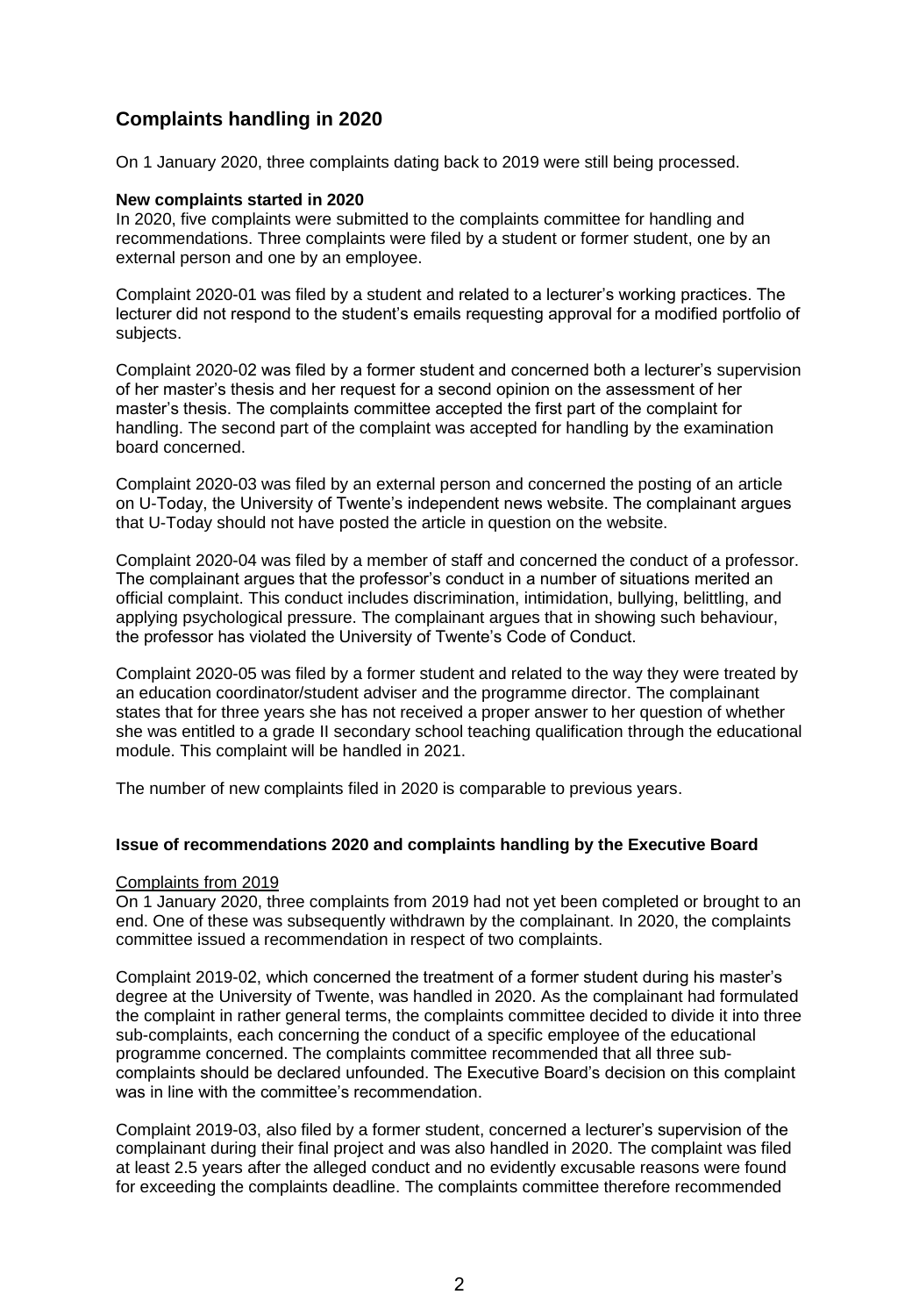that the complaint should be declared inadmissible. The Executive Board's decision on this complaint was in line with the committee's recommendation.

#### Complaints from 2020

The complaints committee considered five complaints in 2020. Two of these were subsequently withdrawn by the complainants and the handling of one complaint will continue in 2021. In 2020, the complaints committee issued a recommendation to the Executive Board in respect of two complaints.

Complaint 2020-03, which concerned the posting of an article on U-Today, was handled in 2020. As the complainant's interest or the seriousness of the conduct was obviously insufficient, the complaints committee recommended that the complaint should not be considered and otherwise should be declared inadmissible. The Executive Board's decision on this complaint was in line with the committee's recommendation.

Complaint 2020-04, which concerned the conduct of a professor, was also handled in 2020. The complaints committee recommended that the complaint should be declared unfounded. The Executive Board's decision on this complaint was in line with the committee's recommendation.

#### Total complaints processed in 2020

The complaints committee considered a total of eight complaints in 2020. Three of these were subsequently withdrawn by the complainants, four were handled and resulted in a recommendation to the Executive Board, and one complaint will be completed in 2021.

#### **Withdrawal of complaints**

In 2020, three complaints were subsequently withdrawn by the complainants.

Complaint 2019-04, which concerned the treatment of a master's student by four lecturers on one course of the student's degree programme, was also dealt with in 2020. This complaint was first maintained and later withdrawn by the complainant. No settlement was reached, but the complainant decided for other reasons not to pursue the complaint. In 2020, the complaints committee informed the Executive Board, the complainant and the alleged perpetrators that the complaints procedure had been terminated.

Complaint 2020-01 and Complaint 2020-02 were subsequently withdrawn by their respective complainants. A settlement was reached in the first case, but not in the second. In that case, the complainant decided not to pursue the complaint procedure on other grounds.

#### **Summary of the complaints committee's activities**

Table 1 represents the 2020 activities of the complaints committee in figures. For the sake of completeness, Table 1 also provides the figures since 2009, the year in which the complaints committee in its current form began to advise the Executive Board on complaints submitted.